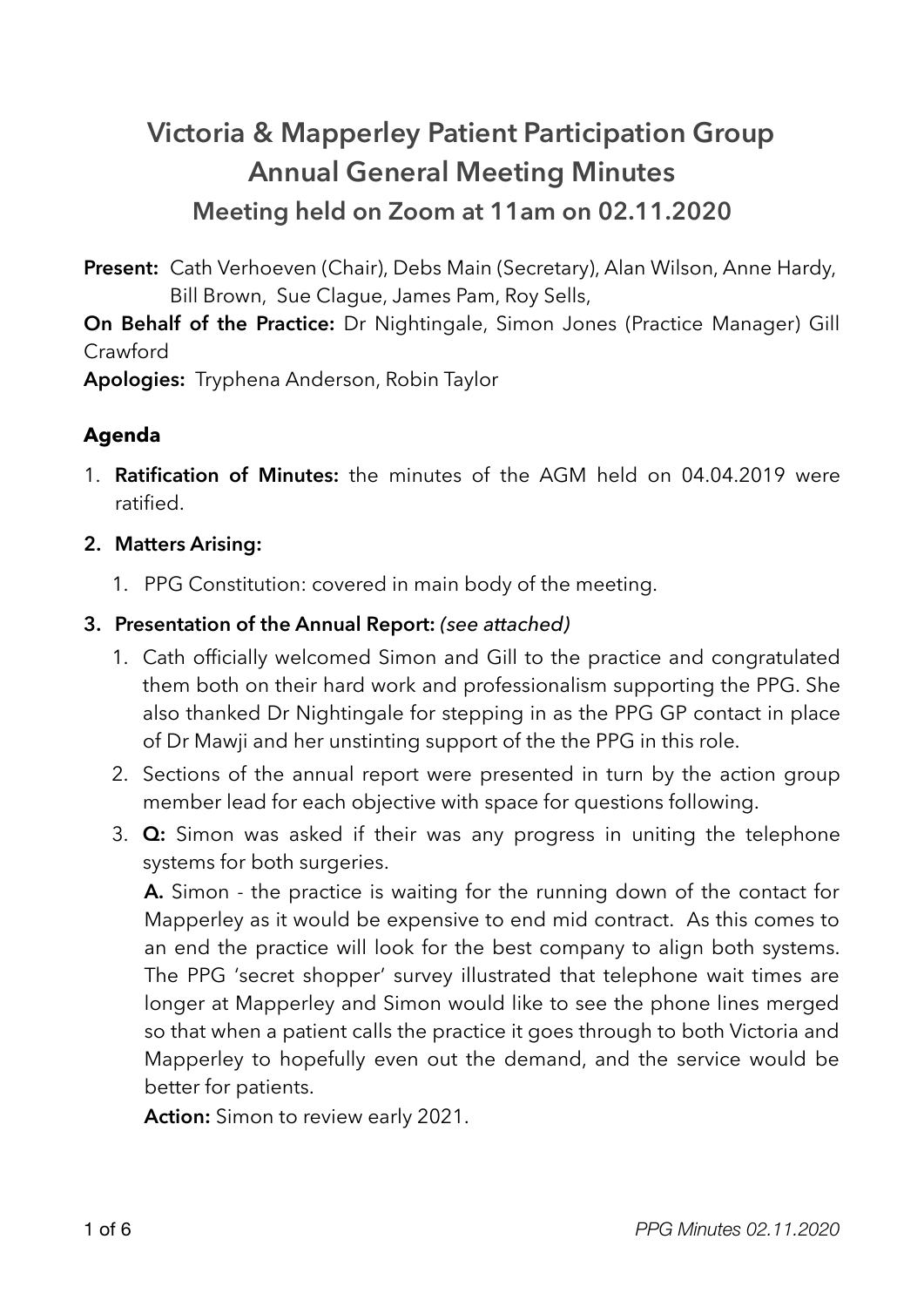4. **Q:** Simon was asked for an update on accessing a reasonable number of appointments on line. Along with this, Simon was asked if the process of how patients can see a clinician could be made more clear and accessible on the practice website and updated quickly if things change. Also sending out this information via text messaging as changes arise given that the practice has access to a significant percentage of their patient population via their mobile phone.

**A.** Simon - flu vaccination appointments are currently available on line as they are timed slots. But the reason that the practice is unable to offer timed slots with GP at present due to a different way of working through the pandemic ie using an on the day triage system where appointments are prioritised and many appointments are done via the telephone. This is due to be raised at the next management meeting where he will suggest that timed slots are reinstated which will allow some online appointments to be on the system. Routine appointments are booking 2-3 weeks ahead.

Dr Nightingale commented that giving patients timed slots for telephone appointments can add to patient dissatisfaction as it can be difficult to stick to designated slots for this type of appointment and unlike patients sitting physically in the waiting room where they can see patient going in and out of the consulting room they have no idea where they are in the queue.

**Action:** Simon agreed to:

- Review the website and update if needed, especially with a view to making this type of information more prominent and accessible on the home page. Information relating to the covid pandemic and flu clinics has somewhat dominated it recently.
- Ask Dr Gayden to put something on the Facebook page.
- Provide an article for the newsletter.

## 4. **Presentation of the 2020/21 Objectives** *(see attached)*

1. The proposed objectives were presented in turn by the action group member lead for each objective and discussed as follows:

#### *1. Enhancing our engagement with 'virtual' members.*

*The majority of our PPG membership are 'virtual' members, that is members who do not attend PPG meetings in person but are in contact by email.* 

*Objective: The Action Group will seek ways of communicating more effectively with virtual members so their views can influence the PPG agenda.*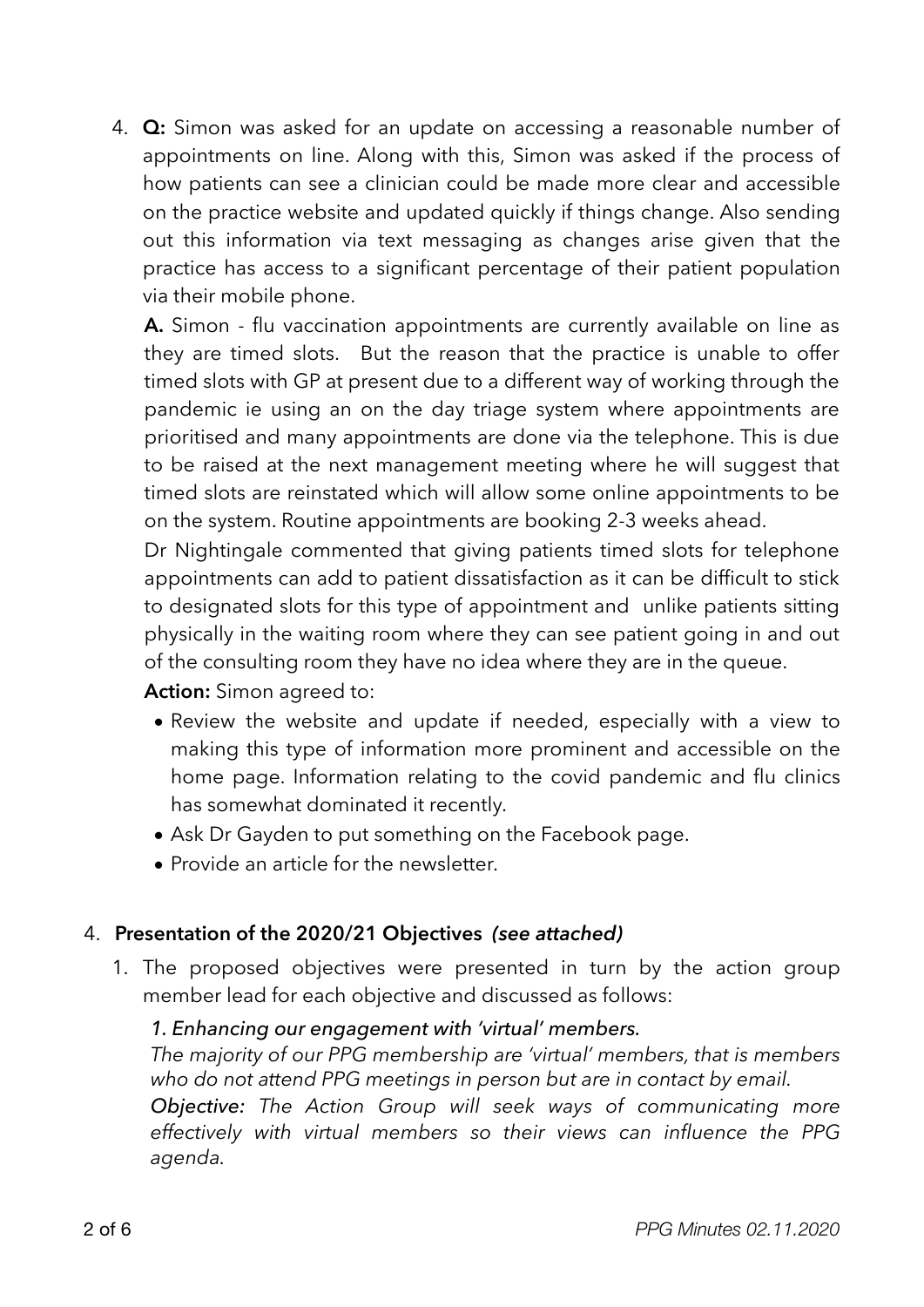*During and following the Corona Virus Crisis we need to continue engaging safely with patients while working in partnership with our GP Practice. To do this the action group will facilitate PPG meetings on-line using video conferencing technology (i.e. ZOOM) rather than meeting in person. Patients will be invited to get involved by publicising PPG meetings via the practice website, the Practice Newsletter, the notice boards in the practice where possible and email.* 

*The measurement of the effectiveness of this objective will be through evaluating the attendance at meetings on-line in comparison to previous physical meetings.* 

The group discussed: Funding had been obtained to cover ZOOM subscription costs and there is work to be done around engaging patients to get involved in on-line meetings. This AGM is the first meeting of the whole PPG and other than action group members only 1 other PPG member attended. It was suggested that the action group could perhaps offer individual PPG members practice zoom sessions to give them more confidence to participate but this can be quite time consuming and challenging. It was agreed that timing of meetings should be reviewed to offer evening meetings and work on publicising meetings more.

Debs had posted the AGM on the V&M Facebook page and Dr Nightingale commented that the post reached 450 people and this would be a good way of reaching people.

Roy offered some extremely useful insight as a non-action group member. He was concerned that the impression that PPG meetings we possibly perceived as very formal which could put people off and wondered how we could make the meetings more open and welcoming and make the meetings less formal. Anne echoed this and felt that meetings can be intimidating if you weren't used to working like that in your professional life.

It was agreed that looking at a way of breaking down barriers to being clear about what being involved in the PPG means - ie you don't have to be and "expert" and every voice is welcome.

Action: Action group to discuss the challenges of engaging members on zoom further at next meeting.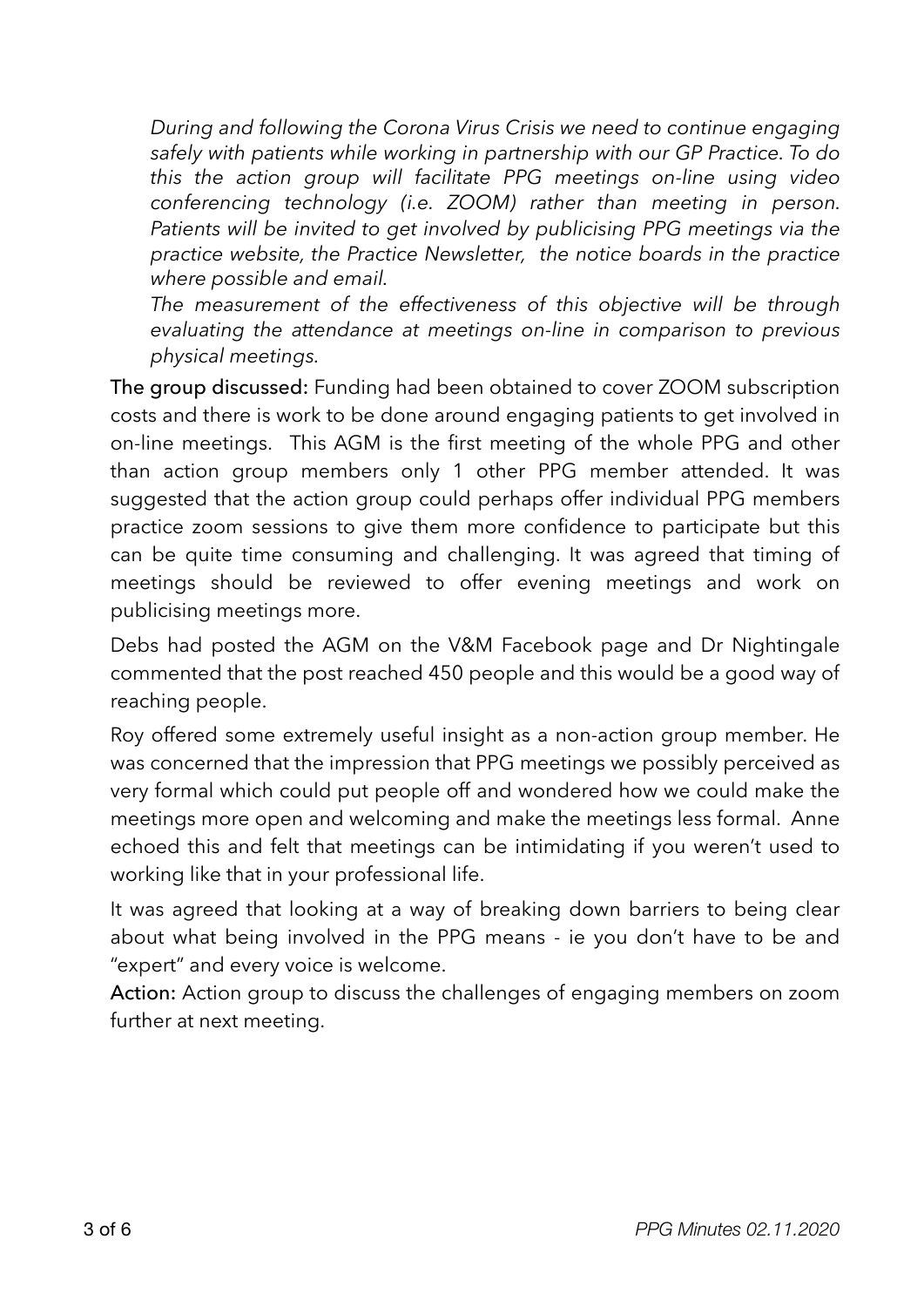#### *2. Attendance at relevant network meetings.*

*Effective networking can inform best PPG practice.* 

*Objective: The PPG representative to attend network meetings to identify best practice that can influence our PPG and the Victoria and Mapperley Practice.* 

*The measurement of the effectiveness of this objective will be through reports to PPG meetings.* 

The group discussed: As the PCNs (primary care networks) develop over the next 12 months we need to ensure that our practice is well represented with whatever patent engagement opportunities are put in place.

#### 3. Produce a practice newsletter.

Objective: In partnership with the Practice the PPG has taken responsibility for the production of the Practice Newsletter. This joint venture relies on articles written by staff and patients. The Newsletter will be edited by the PPG secretary.

The PPG will endeavour to extend the reach of the Practice Newsletter from its current waiting room, Practice website access, text messaging and email distribution. Also local pharmacies where possible.

This will be measured by evidence that newsletters are produced and circulated.

## 4. Patient Experience.

We wish to support the practice to further develop its patient centred, holistic care through appropriate use of best practice digital technology. Objective:

- 1. In conjunction with the practice understand what percentage of appointments are currently being conducted by a) telephone, b) video link and c) face to face. Review changes and patient satisfaction at the end of the year.
- 2. With the practice ensure optimum use and frequency of text messages to help improve patient communication. Review patient satisfaction at the end of the year.
- 3. Encourage patients to access information from the NHS app and the improved website when it is re-launched. Check usage hits currently and after the re-launch.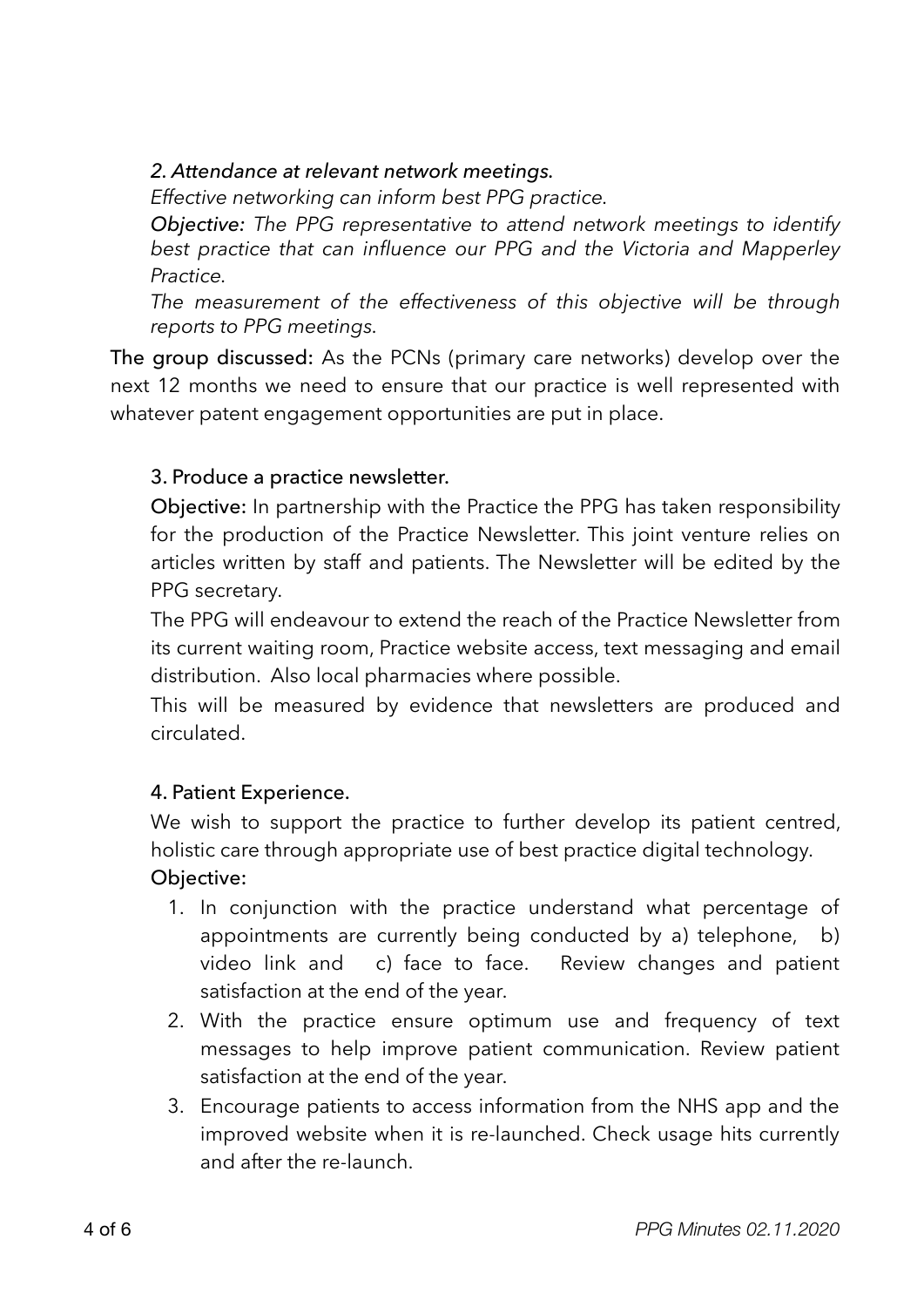- 4. Work with Connected Notts and the Practice management to advance the integration of the NHS app into the practice's web resources and explore the introduction of additional functionality around care plans, test results etc.
- 5. Support the practice to ensure that vulnerable, hard to reach patients are not disadvantaged through improved use of digital technology. Review patient feedback at the end of the year.

The group discussed: It was felt that point 5 is vitally important.

#### 5. Practice Website Review.

The practice would value the support of the PPG in ensuring that information on the practice website is accurate and up to date.

Objective: Work with the practice management to put in place web resources that are up to date and fully meet patient needs.

On an annual basis carry out a systematic review of existing web content and feedback results to practice management.

The group discussed: Alan is working hard with the practice on this. Simon commented that the person working on the website design is almost finished the home page and is sending logos for review and he will feedback to Alan when he receives them.

2. Each of the objectives were proposed, seconded and adopted.

#### 5. **Elections of Chair and Secretary:**

Bill proposed that due to the impact of the pandemic on the PPG and its constitution needs to be flexible to adapt to the situation. As such he proposed that Cath Verhoeven (Chair) and Debs (Secretary) should continue in their roles. Cath and Debs both agreed that they would carry on and review when more active members are available to take on the roles. The motion was proposed and seconded.